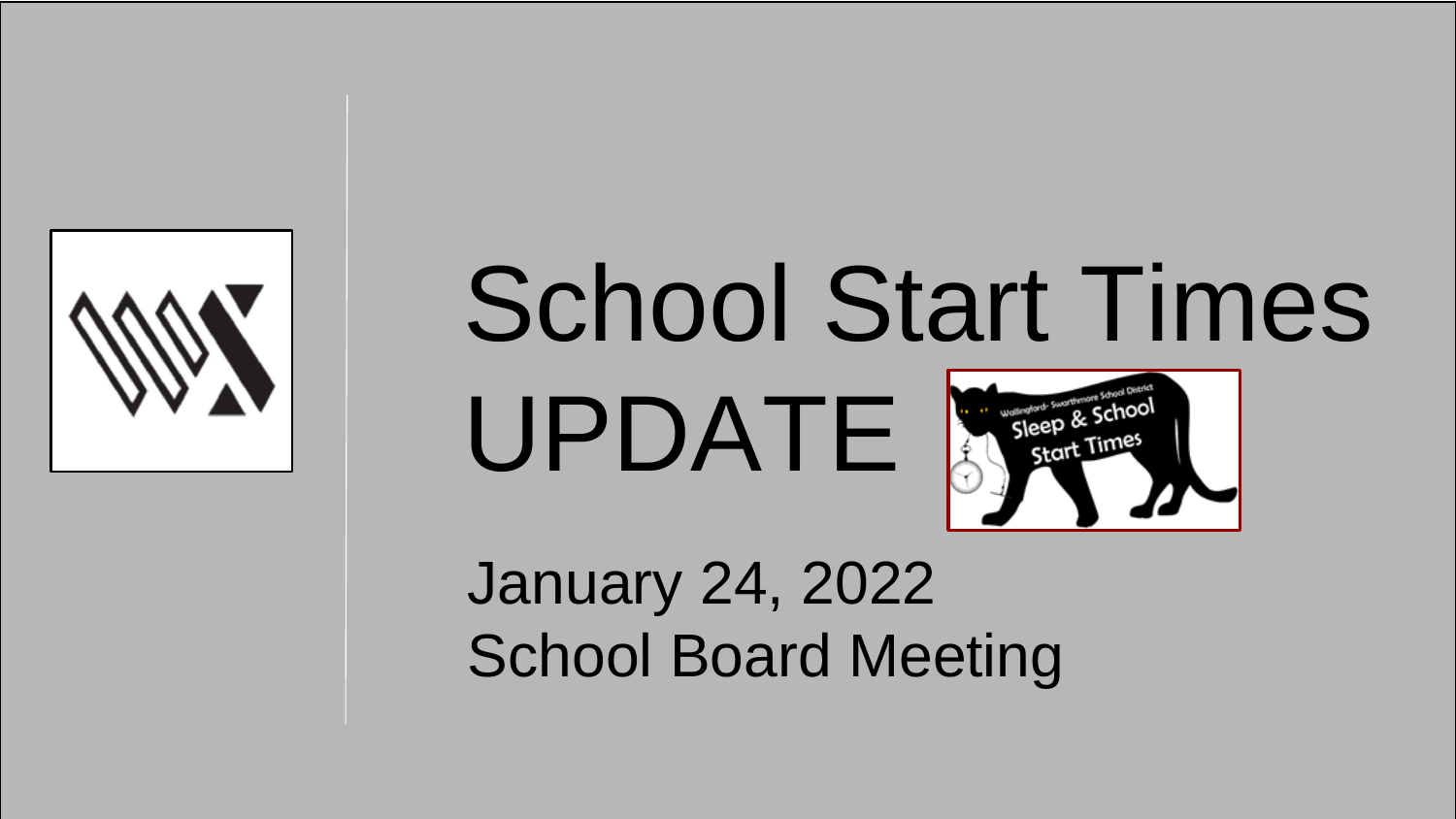

#### **FALL 2021**

- 3 Final Schedules from previous investigation
	- Transportation routes, costs
	- School Schedules & the Impact
	- Benefit/Challenge Identification
- 2 Additional IDEAS
- January Educational Affairs Committee Meeting for Community and School Board Input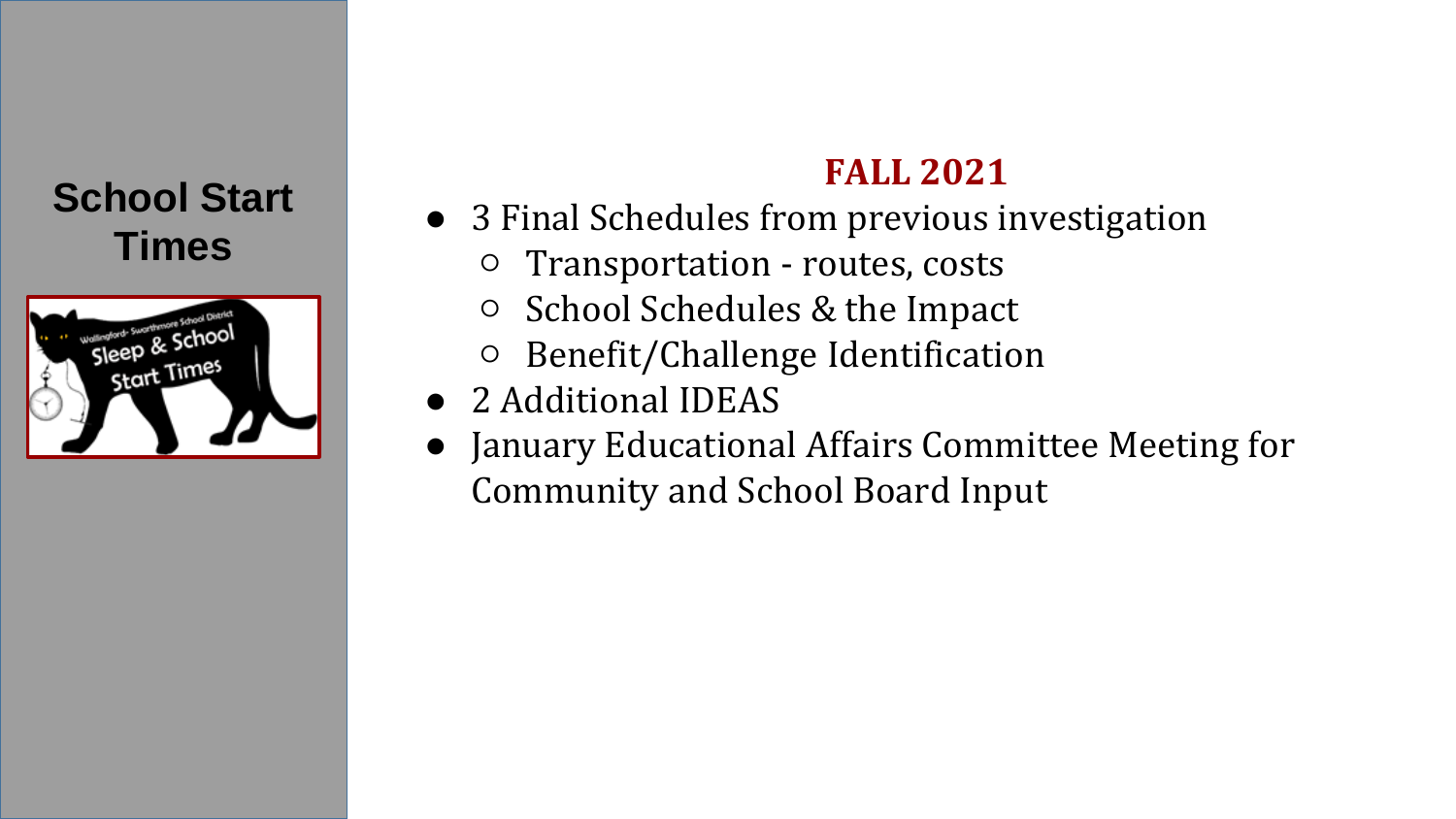

| <b>Current Start Times</b> |                 | <b>Total Buses Needed: 35</b> |  |
|----------------------------|-----------------|-------------------------------|--|
| <b>Elementary</b>          | 8:45 AM-3:30 PM | 6 hours, 45 minutes           |  |
| <b>Middle</b>              | 7:50 AM-2:30 PM | 6 hours, 40 minutes           |  |
| <b>High</b>                | 7:35 AM-2:05 PM | 6 hours, 30 minutes           |  |
| High 5th Block             | 2:05 PM-3:05 PM | 1 hour                        |  |

**NOTE: Each bus cost is \$65,200 per year.**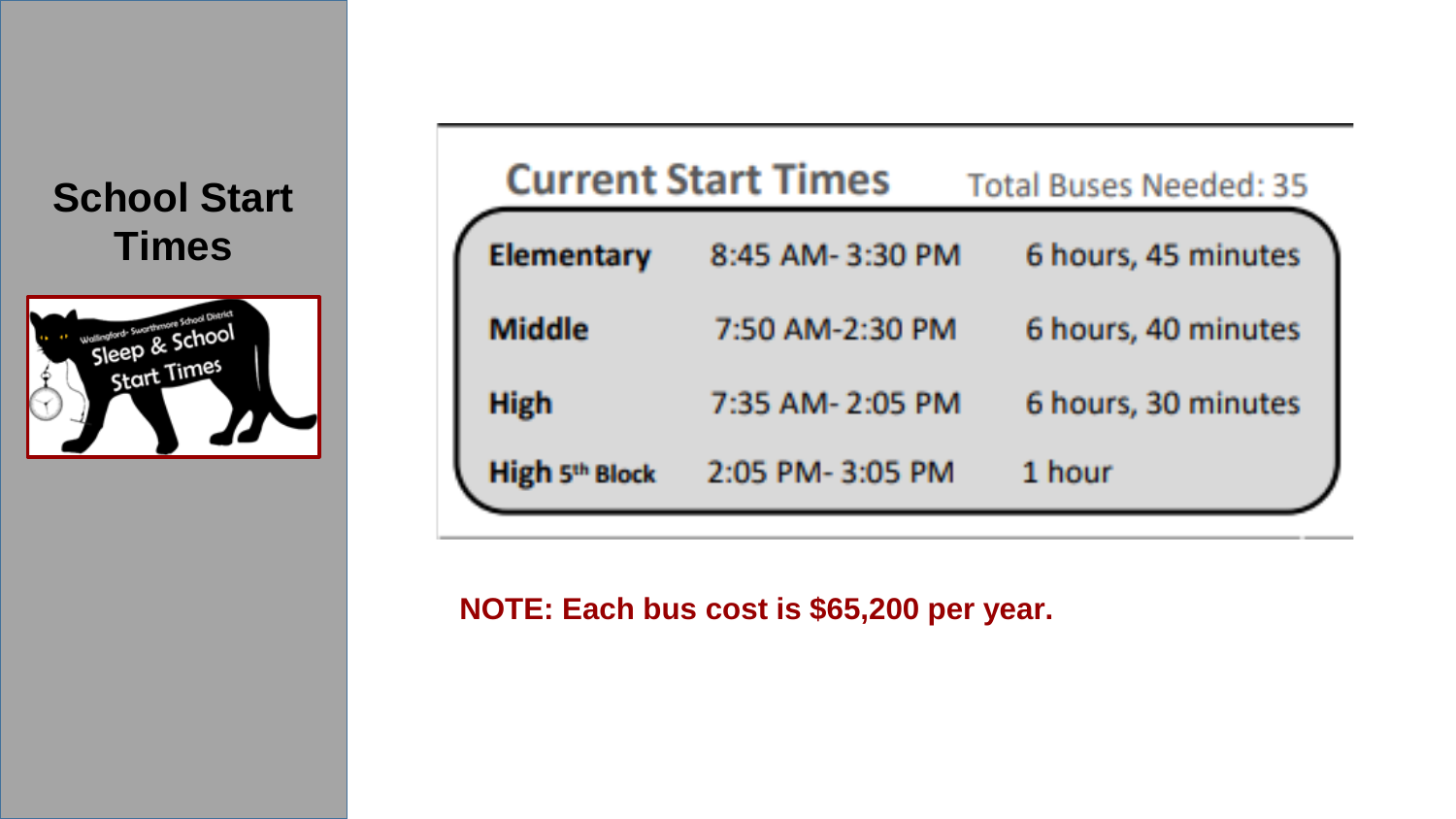#### **Topic #2: School Start Times**



#### **IDEA A**

**Pushes the start and end times by 65 minutes**

| <b>SCHOOL LEVEL</b>                | <b>START TIME</b> | <b>END TIME</b> | <b>MINUTES</b>                |
|------------------------------------|-------------------|-----------------|-------------------------------|
| <b>Elementary</b><br><b>School</b> | 9:00              | 3:45            | <b>6 hours, 45</b><br>minutes |
| <b>Middle School</b>               | 7:50              | 2:30            | <b>6 hours, 45</b><br>minutes |
| <b>High School</b>                 | 8:30              | 3:05            | <b>6 hours, 35</b><br>minutes |
| <b>HS 5th Block</b>                | 3:05              | 4:15            | 1 hour, 10<br>minutes         |

**2 Additional Buses Needed (includes driver costs) = \$125,000**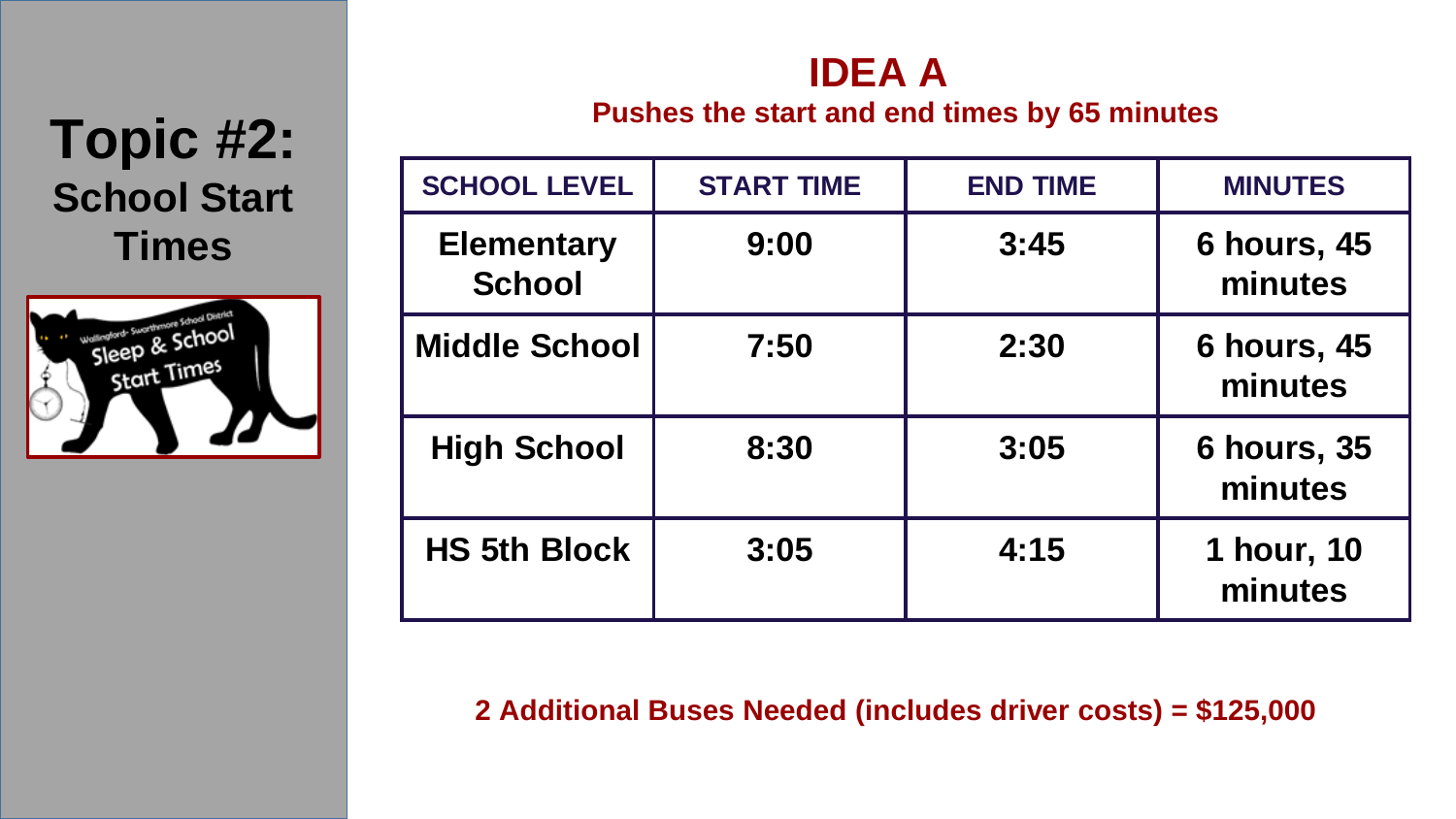#### **IDEA B & C "Flips" Elementary & SHMS/SHHS Start/End Times**

#### **School Start**   $Times$

**IDEA B:**



| <b>SCHOOL</b><br><b>LEVEL</b>      | <b>START TIME</b> | <b>END TIME</b> | <b>MINUTES</b>            |
|------------------------------------|-------------------|-----------------|---------------------------|
| <b>Elementary</b><br><b>School</b> | 7:30              | 2:15            | 6 hours,<br>45<br>minutes |
| <b>Middle</b><br><b>School</b>     | 8:40              | 3:20            | 6 hours,<br>40<br>minutes |
| High<br><b>School</b>              | 8:15              | 2:45            | 6 hours,<br>30<br>minutes |
| HS 5th<br><b>Block</b>             | 2:45              | 3:45            | 1 hour                    |

**IDEA C:**

| <b>SCHOOL</b><br><b>LEVEL</b>      | <b>START TIME</b> | <b>END TIME</b> | <b>MINUTES</b>         |
|------------------------------------|-------------------|-----------------|------------------------|
| <b>Elementary</b><br><b>School</b> | 7:45              | 2:30            | 6 hours,<br>45 minutes |
| <b>Middle</b><br><b>School</b>     | 8:55              | 3:35            | 6 hours,<br>40 minutes |
| <b>High</b><br><b>School</b>       | 8:30              | 3:00            | 6 hours,<br>30 minutes |
| HS 5th<br><b>Block</b>             | 3:00              | 4:05            | 1 hour, 5<br>minutes   |

**3 Additional Buses Needed (includes driver costs) = \$187,500**

**4 Additional Buses Needed (includes driver costs) = \$250,000**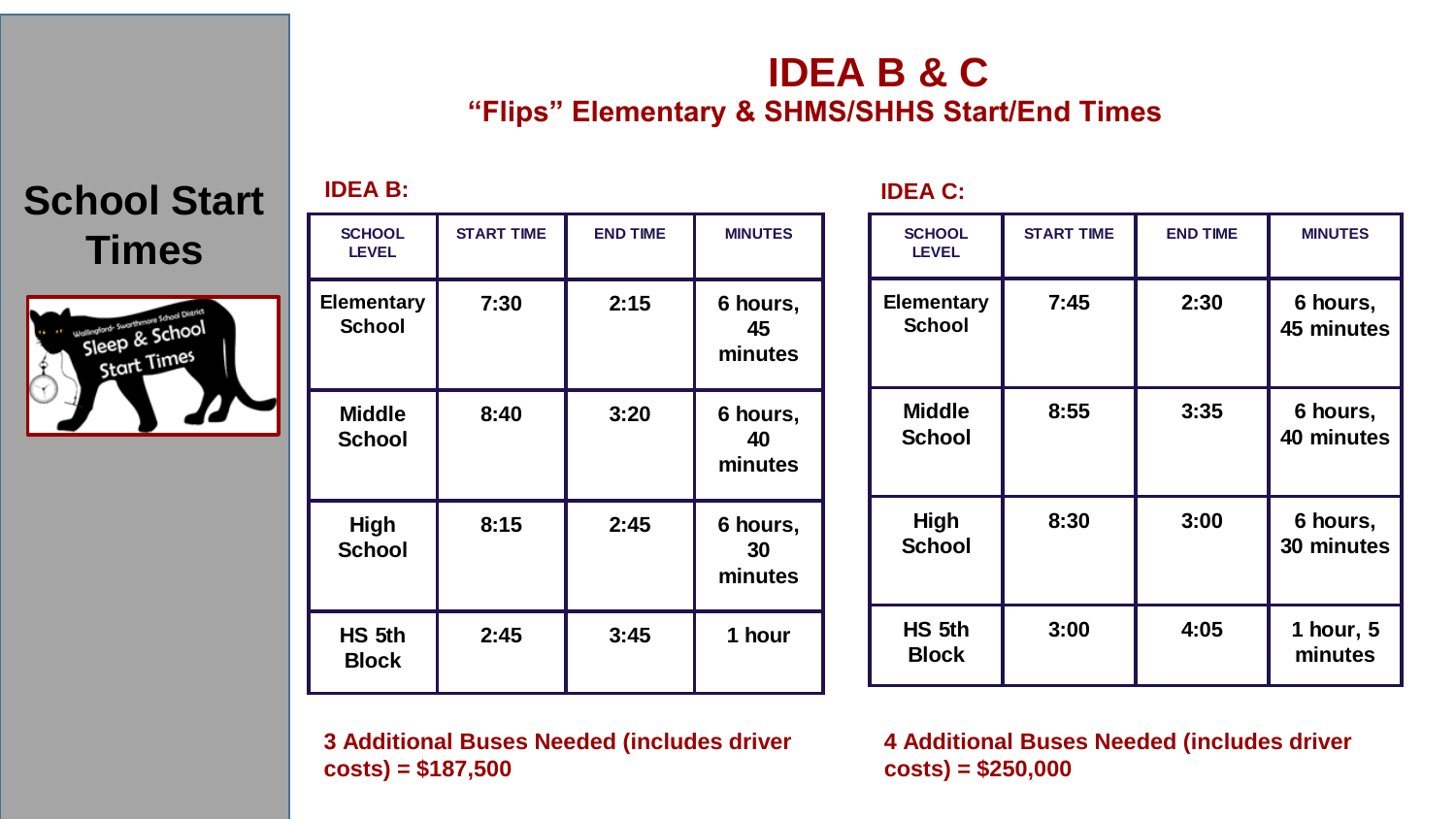#### **IDEA D**

#### **Uses asynchronous learning time to delay school starts**

## **School Start**



| Times                                                        | <b>SCHOOL LEVEL</b>                | <b>START TIME</b> | <b>END TIME</b> | <b>MINUTES</b>                |
|--------------------------------------------------------------|------------------------------------|-------------------|-----------------|-------------------------------|
| rd- Swarthmore School District<br>ep & School<br>start Times | <b>Elementary</b><br><b>School</b> | 9:00              | 3:45            | <b>6 hours, 45</b><br>minutes |
|                                                              | <b>Middle School</b>               | 7:50              | 2:30            | <b>6 hours, 40</b><br>minutes |
|                                                              | <b>High School</b>                 | 8:30              | 2:05            | <b>6 hours, 35</b><br>minutes |
|                                                              | <b>HS 5th Block</b>                | 2:05              | 3:05            | 1 hour                        |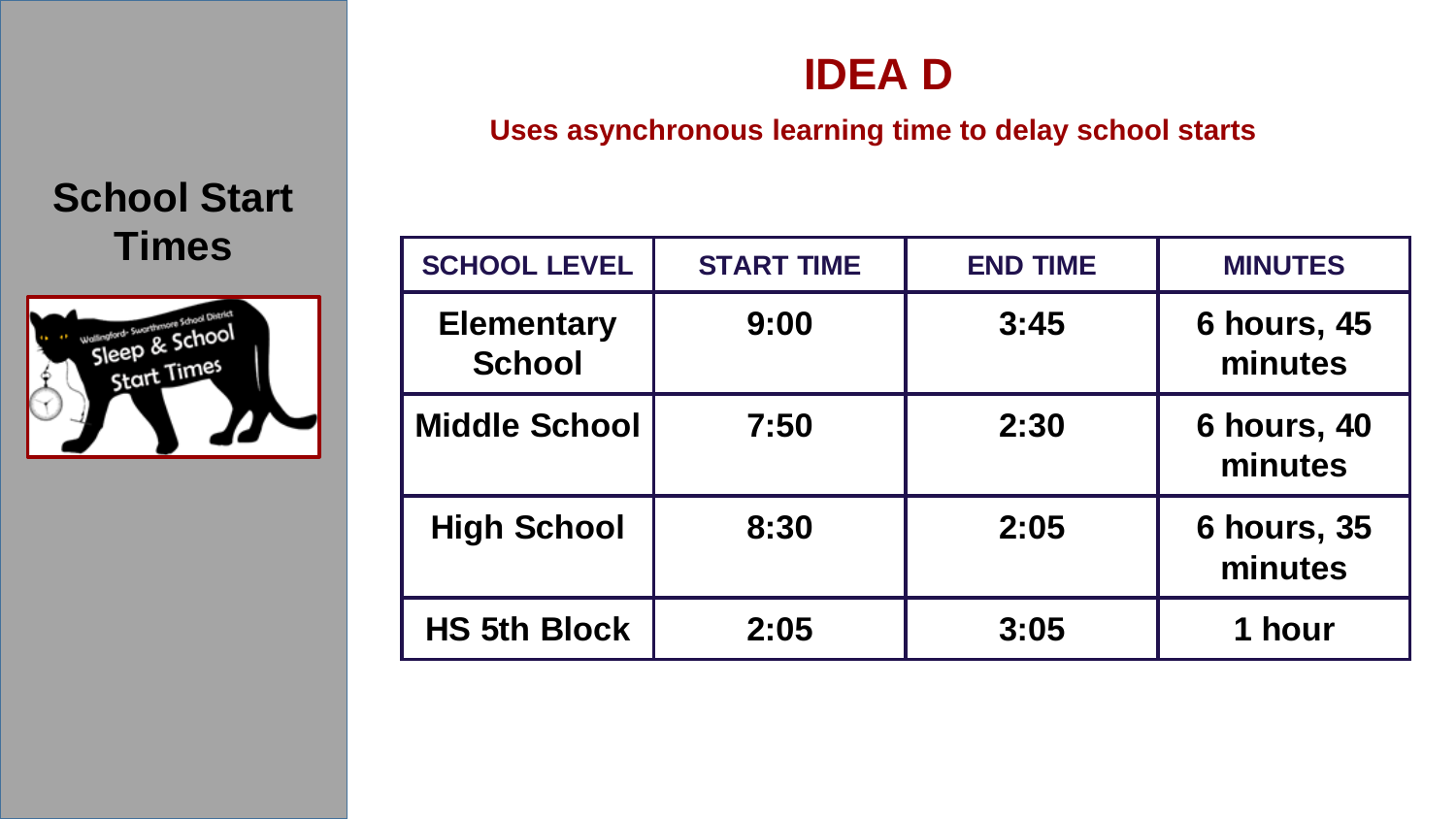#### **IDEA E**

#### **5th Block as mandatory (exceptions for particular reasons)**

## **School Start**



| IVVI VLAI L                                                         |                                    |                   |                 |                               |
|---------------------------------------------------------------------|------------------------------------|-------------------|-----------------|-------------------------------|
| <b>Times</b>                                                        | <b>SCHOOL LEVEL</b>                | <b>START TIME</b> | <b>END TIME</b> | <b>MINUTES</b>                |
| ed-Sworthenore School District<br>ep & School<br><b>Start Times</b> | <b>Elementary</b><br><b>School</b> | 8:45              | 3:30            | <b>6 hours, 45</b><br>minutes |
|                                                                     | <b>Middle School</b>               | 7:50              | 2:30            | <b>6 hours, 40</b><br>minutes |
|                                                                     | <b>High School</b>                 | 8:30              | 2:05            | <b>6 hours, 30</b><br>minutes |
|                                                                     | <b>HS 5th Block</b>                | 2:05              | 3:00            | 55 minutes                    |